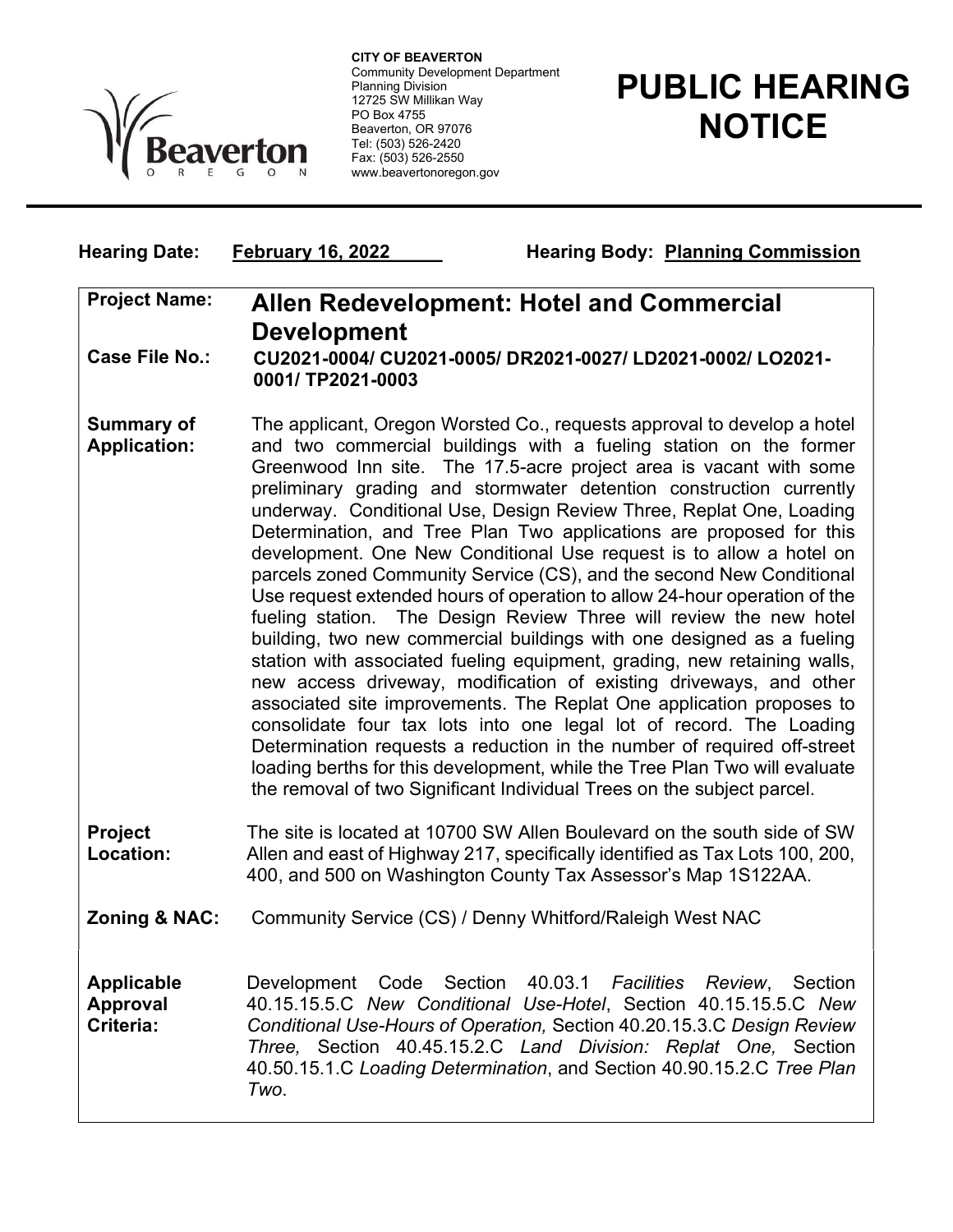| <b>Hearing Time</b><br>and Place: | City Council Chambers, First Floor, Beaverton Building,<br>12725 SW Millikan Way, February 16, 2022, at 6:30 pm.<br>(Note: Public Hearings are held remotely and can be viewed at the<br>following link: https://www.beavertonoregon.gov/291/Agendas-Minutes)                   |
|-----------------------------------|---------------------------------------------------------------------------------------------------------------------------------------------------------------------------------------------------------------------------------------------------------------------------------|
| <b>Staff Contact</b>              | Sambo Kirkman, Senior Planner                                                                                                                                                                                                                                                   |
| (Project<br>Planner):             | 503-526-2557 / skirkman@beavertonoregon.gov                                                                                                                                                                                                                                     |
| How to                            | Given the current COVID-19 crisis the City of Beaverton strongly                                                                                                                                                                                                                |
| <b>Participate</b>                | encourages submitting written public testimony via email to the<br>project planner. However, visitor comments and public hearing testimony<br>can be provided in the following ways:                                                                                            |
|                                   | In<br>writing<br>via<br>project<br>planners<br>email<br>the<br>to<br>$\bullet$<br>skirkman@beavertonoregon.gov<br>or<br>mailboxceddplanning@beavertonoregon.gov.                                                                                                                |
|                                   | In writing via mail to project planner to PO Box 4755, Beaverton, OR 97076<br>Join Zoom webinar conference via phone or computer. Meeting ID and<br>$\bullet$<br>password, as well as the meeting link, can be found at<br>https://www.beavertonoregon.gov/291/Agendas-Minutes. |
|                                   | In person on a video link. The Planning Commission Meeting can be<br>viewed from the Beaverton Building Council Chambers, and in-person<br>public hearing testimony may be provided on a computer set up in the<br>Beaverton Building.                                          |

\*\*\*NOTE: The City of Beaverton has declared a State of Emergency due to COVID-19 and the Community Development Department is closed to the public until further notice. The Community Development Department is evaluating temporary changes to processes and procedures to respond appropriately to the COVID-19 State of Emergency and is committed to ensuring that the land use review process continues to fulfill the requirements of state and local law while protecting the health and wellbeing of the community.\*\*\*

Pursuant to Section 50.88 of the Beaverton Development Code, written comments or exhibits submitted prior to the hearing in order to be submitted by staff at the hearing must be received by the City Recorder or project planner no later than 4:30 p.m. on the day of the scheduled hearing. To be made a part of the written staff report, correspondence needs to be received by February 4, 2022. All written testimony provided prior to the meeting will be provided to Planning Commission prior to their decision. Please reference the Case File Number and Project Name in your written comments. Comments are encouraged to be provided via email to skirkman@beavertonoregon.gov.

A copy of all documents and evidence submitted by or on behalf of the applicant, and applicable review criteria, are available for inspection. Please contact the project planner for more information or to view documents electronically. A copy of the staff report will be available for inspection at no cost at least seven (7) calendar days before the hearing. A copy of any or all materials will be provided at a reasonable cost. A copy of the staff report may also be viewed online at: www.beavertonoregon.gov/DevelopmentProjects

Staff strongly encourages you to participate in the public process by reviewing documents online and viewing the public meeting at https://www.beavertonoregon.gov/291/Agendas-Minutes. If you do not have the technology to view documents, watch, or participate in the meeting, please contact the project planner for additional support.

## Facilities Review Committee Meeting Day: January 26, 2022

The Facilities Review Committee is not a decision-making body but advises the Director and Planning Commission on a project's conformity to the technical criteria specified in Section 40.03 of the Beaverton